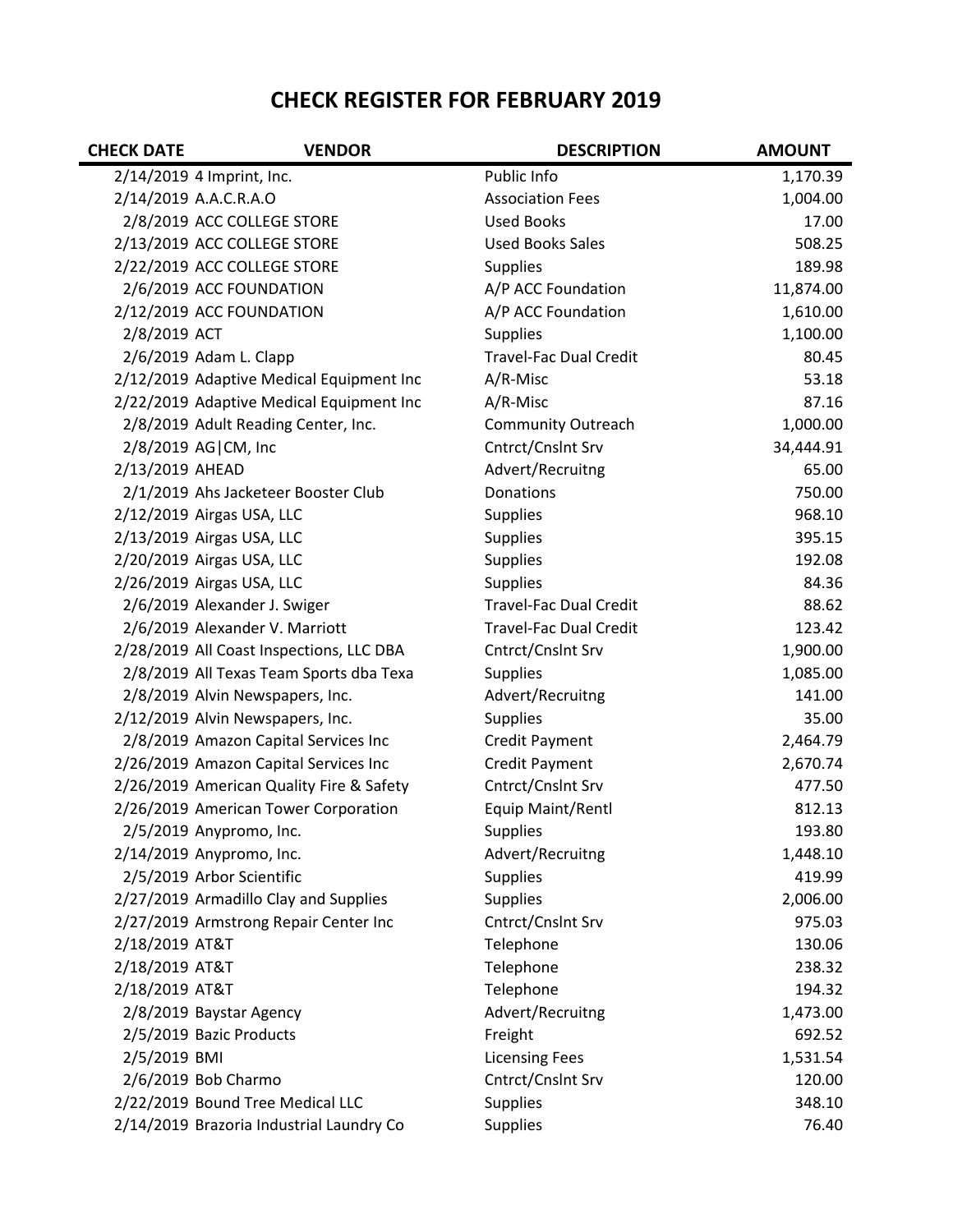| 2/1/2019 Brazosport College              | Advert/Recruitng                 | 336.60    |
|------------------------------------------|----------------------------------|-----------|
| 2/28/2019 Brian J. Berger, Jr.           | <b>Travel Advances</b>           | 2,969.00  |
| 2/27/2019 Brightspark Travel, Inc.       | <b>Student Travel</b>            | 6,000.00  |
| 2/22/2019 BSN-Collegiate Pacific         | <b>Supplies</b>                  | 253.93    |
| 2/27/2019 Bugco Pest                     | Cntrct/Cnslnt Srv                | 425.00    |
| 2/8/2019 Building Maintenance Consultan  | <b>Supplies</b>                  | 2,773.00  |
| 2/22/2019 Building Maintenance Consultan | <b>Supplies</b>                  | 104.85    |
| 2/26/2019 Building Maintenance Consultan | <b>Supplies</b>                  | 296.45    |
| 2/14/2019 Campus Labs LLC                | <b>Cmptr Softwr</b>              | 16,338.00 |
| 2/19/2019 Campus Labs LLC                | <b>Cmptr Softwr</b>              | 13,000.00 |
| 2/14/2019 Carrie L. Tolf                 | Travel-TDCJ                      | 13.57     |
| 2/5/2019 CDWG                            | <b>Supplies</b>                  | 663.00    |
| 2/8/2019 CDWG                            | <b>Supplies</b>                  | 566.23    |
| 2/12/2019 CDWG                           | Cmptr Softwr                     | 328.42    |
| 2/20/2019 CDWG                           | Comp Hrdwr                       | 1,246.33  |
| 2/27/2019 CDWG                           | Comp Hrdwr                       | 1,781.88  |
| 2/12/2019 Center Point Energy            | Gas                              | 2,041.96  |
| 2/26/2019 Central Welding Supply Inc.    | <b>Supplies</b>                  | 1,079.40  |
| 2/15/2019 Charlie's Plumbing Inc         | Cntrct/Cnslnt Srv                | 8,653.09  |
| 2/6/2019 Christal M. Albrecht            | <b>Travel/Prof Development</b>   | 149.01    |
| 2/22/2019 Christal M. Albrecht           | <b>Travel/Prof Development</b>   | 78.62     |
| 2/5/2019 CI Sport                        | Freight                          | 651.14    |
| 2/6/2019 CI Sport                        | Freight                          | 2,017.39  |
| 2/8/2019 Cintas Corporation No 2         | Cntrct/Cnslnt Srv                | 47.68     |
| 2/22/2019 Cintas Corporation No 2        | Cntrct/Cnslnt Srv                | 47.68     |
| 2/26/2019 Cintas Corporation No 2        | <b>Supplies</b>                  | 430.56    |
| 2/28/2019 Cintas Corporation No 2        | Cntrct/Cnslnt Srv                | 23.84     |
| 2/7/2019 Citibank                        | <b>Credit Card Payment</b>       | 74,504.52 |
| 2/7/2019 City of Alvin                   | Water/Sewg/Trash                 | 13,170.15 |
| 2/15/2019 City of Pearland               | Advert/Recruitng                 | 325.00    |
| 2/27/2019 Clarus Corporation             | Advert/Recruitng                 | 6,000.00  |
| 2/6/2019 Clinton C. Harris               | <b>Travel/Prof Development</b>   | 267.38    |
| 2/22/2019 Coburn Supply Company Inc      | <b>Supplies</b>                  | 2,191.67  |
| 2/26/2019 Comcast Business               | Equip Maint/Rentl                | 2,312.08  |
| 2/14/2019 Creative Manager Inc dba Workm | <b>Cmptr Softwr</b>              | 4,180.00  |
| 2/5/2019 Dahill                          | Equip Maint/Rentl                | 795.60    |
| 2/14/2019 Dahill                         | <b>Supplies</b>                  | 85.00     |
| 2/28/2019 Dahill                         | <b>Supplies</b>                  | 817.25    |
| 2/28/2019 Dameria L Boston               | <b>Travel/Prof Development</b>   | 96.42     |
| 2/14/2019 Daniel Gonzalez, Jr.           | <b>Travel/Prof Development</b>   | 218.66    |
| 2/6/2019 David C. Griffith               | <b>Travel-Prof Devel Faculty</b> | 614.00    |
| 2/5/2019 David W. Westmoreland           | Cntrct/Cnslnt Srv                | 7,858.38  |
| 2/8/2019 dba Area Safe & Lock            | <b>Supplies</b>                  | 41.00     |
| 2/22/2019 Deep East Texas Self Insurance | <b>Supplies</b>                  | 307.37    |
| 2/28/2019 Deep East Texas Self Insurance | <b>Supplies</b>                  | 272.38    |
| 2/5/2019 Dell Marketing L. P.            | Supplies                         | 118.22    |
| 2/20/2019 Dell Marketing L. P.           | Supplies                         | 3,066.24  |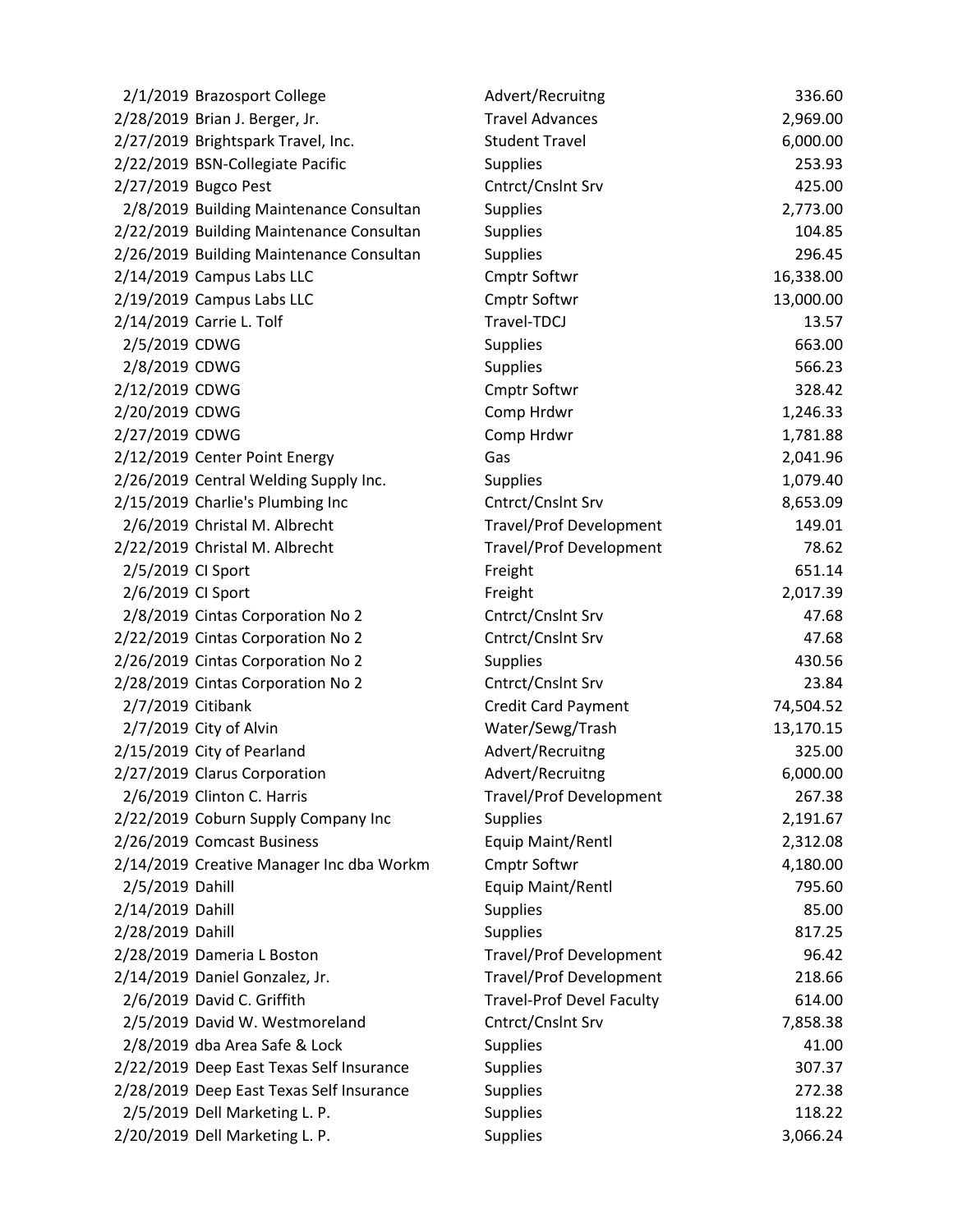| 2/20/2019 Displays2go                    | <b>Supplies</b>                  | 701.95   |
|------------------------------------------|----------------------------------|----------|
| 2/8/2019 Domtar Paper Co., LLC           | <b>Supplies</b>                  | 475.04   |
| 2/6/2019 Dr. Cynthia A. Griffith         | <b>Travel/Prof Development</b>   | 269.04   |
| 2/12/2019 Dr. Cynthia A. Griffith        | <b>Travel/Prof Development</b>   | 308.84   |
| 2/15/2019 Dr. Cynthia A. Griffith        | <b>Travel/Prof Development</b>   | 80.15    |
| 2/12/2019 Dr. Debra L. Fontenot          | <b>Travel-Prof Devel Faculty</b> | 416.95   |
| 2/11/2019 Dr. James Boler                | <b>Travel/Repetitive Mileage</b> | 90.48    |
| 2/28/2019 Dr. Joseph M. Mills, Jr.       | <b>Travel Advances</b>           | 200.00   |
| 2/12/2019 Earthwise Environmental Inc    | Cntrct/Cnslnt Srv                | 738.00   |
| 2/8/2019 Education, Training, & Researc  | <b>Supplies</b>                  | 299.28   |
| 2/8/2019 Elliott Electric Supply Inc     | <b>Supplies</b>                  | 1,287.70 |
| 2/19/2019 Elliott Electric Supply Inc    | <b>Supplies</b>                  | 865.65   |
| 2/26/2019 Elliott Electric Supply Inc    | <b>Supplies</b>                  | 320.98   |
| 2/14/2019 Ellucian Company LP            | Cntrct/Cnslnt Srv                | 2,089.46 |
| 2/12/2019 Elsevier-Hesi                  | <b>Supplies</b>                  | 2,000.00 |
| 2/28/2019 Entech Sales and Service, Inc  | Cntrct/Cnslnt Srv                | 2,740.24 |
| 2/27/2019 Envision Ware, Inc.            | <b>Cmptr Softwr</b>              | 1,671.46 |
| 2/19/2019 ESG Gunworks LLC               | <b>Supplies</b>                  | 825.00   |
| 2/26/2019 ESRI                           | <b>Supplies</b>                  | 500.00   |
| 2/1/2019 Evan A. Friske                  | <b>Supplies</b>                  | 37.78    |
| 2/5/2019 Evan R. Press                   | Cntrct/Cnslnt Srv                | 240.00   |
| 2/14/2019 Evelyn L. Jammer               | Travel-TDCJ                      | 1,067.61 |
| 2/12/2019 Ewing Irrigation Products Inc  | <b>Field Maintenance</b>         | 34.44    |
| 2/5/2019 Federal Express                 | Freight                          | 201.31   |
| 2/13/2019 Fisdap                         | <b>Supplies</b>                  | 2,100.00 |
| 2/20/2019 Fisdap                         | <b>Supplies</b>                  | 420.00   |
| 2/26/2019 Flinn Scientific               | <b>Supplies</b>                  | 209.37   |
| 2/22/2019 Generators of Houston, Lp      | Cntrct/Cnslnt Srv                | 450.00   |
| 2/1/2019 Get Inclusive Inc               | <b>Cmptr Softwr</b>              | 4,000.00 |
| 2/20/2019 Global Equipment Company Inc.  | <b>Supplies</b>                  | 1,365.97 |
| 2/22/2019 Global Equipment Company Inc.  | <b>Supplies</b>                  | 545.91   |
| 2/13/2019 GMD Electronics                | <b>Supplies</b>                  | 239.40   |
| 2/8/2019 Grainger                        | <b>Supplies</b>                  | 231.60   |
| 2/22/2019 Grainger                       | <b>Supplies</b>                  | 712.36   |
| 2/15/2019 Greenscapes Six, LLC           | Cntrct/Cnslnt Srv                | 847.00   |
| 2/26/2019 GULF COAST PAPER               | <b>Supplies</b>                  | 595.34   |
| 2/22/2019 Harold K. Wicker               | <b>Travel/Prof Development</b>   | 203.40   |
| 2/13/2019 Harris County Treasurer        | Cntrct/Cnslnt Srv                | 727.50   |
| 2/22/2019 Harris County Treasurer        | Cntrct/Cnslnt Srv                | 727.50   |
| 2/8/2019 Heartland Campus Solutions ECS  | Cntrct/Cnslnt Srv                | 1,676.40 |
| 2/1/2019 Heather B. Lewis                | <b>Supplies</b>                  | 23.00    |
| 2/12/2019 HEB Credit Receivables-Dept. 3 | Supplies-TDCJ                    | 119.26   |
| 2/22/2019 Hillcrest Village Apartments   | <b>Athletic Housing</b>          | 480.00   |
| 2/12/2019 Home Depot                     | <b>Supplies</b>                  | 1,655.91 |
| 2/19/2019 Hopper Moonwalks Llc           | <b>Supplies</b>                  | 90.00    |
| 2/5/2019 Houston Community Newspapers    | Advert/Recruitng                 | 203.00   |
| 2/8/2019 Houston Community Newspapers    | <b>Library Periodicals</b>       | 35.95    |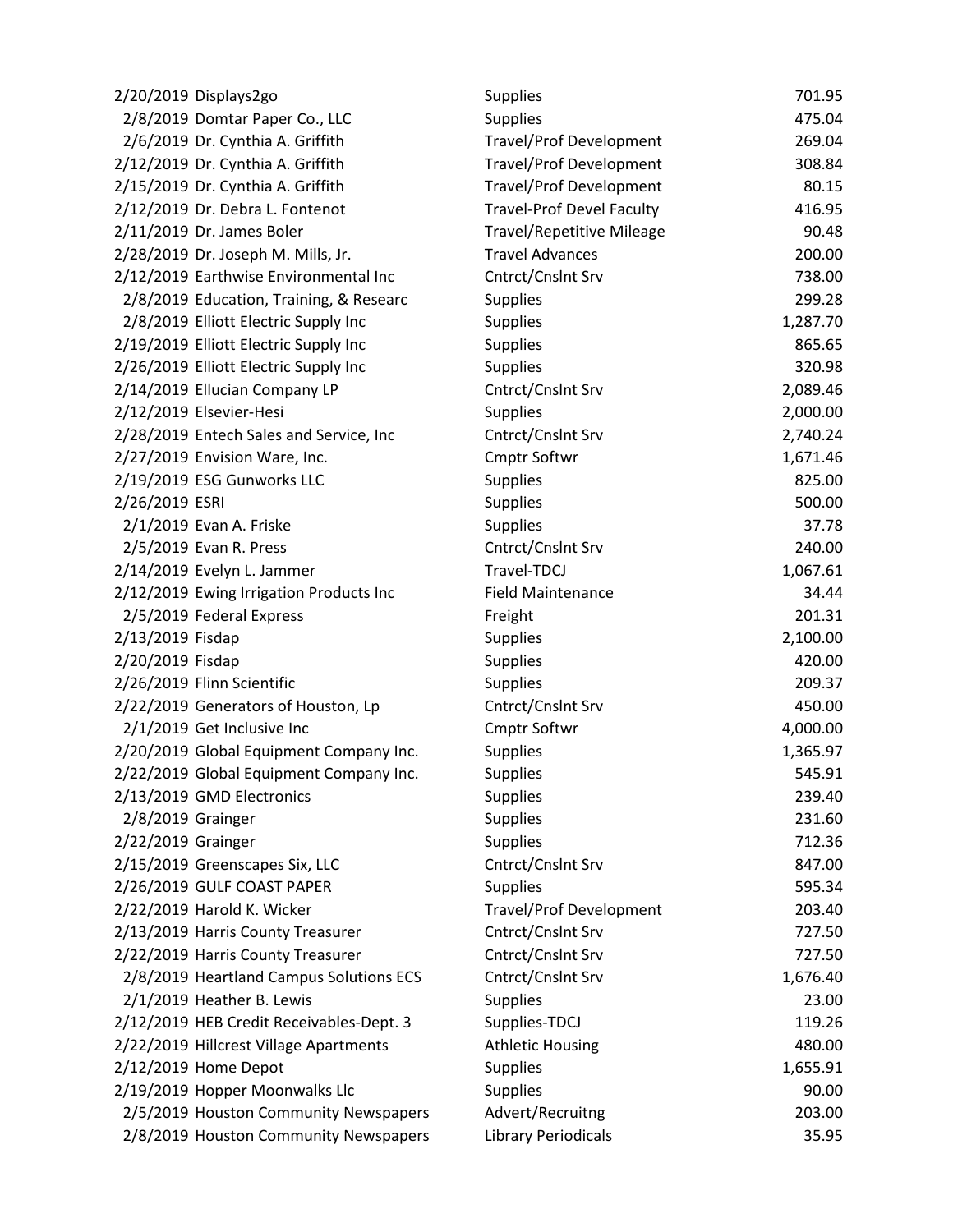| 2/22/2019 Huntington Oaks Apartments    | <b>Athletics - Baseball</b>      | 640.00   |
|-----------------------------------------|----------------------------------|----------|
| 2/14/2019 Hunton Distribution           | <b>Supplies</b>                  | 1,820.10 |
| 2/5/2019 IdentiSys Inc                  | <b>Supplies</b>                  | 539.31   |
| 2/5/2019 indiCo LLC                     | <b>New Books</b>                 | 128.00   |
| 2/22/2019 Industrial Materials Corp.    | <b>Supplies</b>                  | 2,395.62 |
| 2/20/2019 Ineos                         | Other A/R                        | 749.50   |
| 2/26/2019 IngMar Medical                | Equipment                        | 3,606.00 |
| 2/13/2019 Innovative Educators Inc      | <b>Cmptr Softwr</b>              | 425.00   |
| 2/5/2019 Iron Mountain Inc              | Shredding                        | 661.14   |
| 2/14/2019 J & J Tours and Charters      | Cntrct/Cnslnt Srv                | 900.00   |
| 2/15/2019 J & J Tours and Charters      | <b>Student Travel</b>            | 1,850.00 |
| 2/6/2019 Jacob Brinegar                 | Cntrct/Cnslnt Srv                | 240.00   |
| 2/8/2019 Jason's Deli                   | Coffee Bar Items for Resale      | 232.00   |
| 2/22/2019 Jay Burton                    | <b>Supplies</b>                  | 44.00    |
| 2/22/2019 Jay Burton                    | <b>Supplies</b>                  | 58.46    |
| 2/22/2019 Jay Burton                    | Supplies                         | 69.52    |
| 2/5/2019 JD Palatine, LLC               | Personnel Actions/Other          | 54.15    |
| 2/15/2019 JD Palatine, LLC              | Personnel Actions/Other          | 118.90   |
| 2/15/2019 Jennifer R. Brazil            | <b>Travel/Repetitive Mileage</b> | 68.44    |
| 2/28/2019 Jerry E. Fliger               | <b>Travel/Prof Development</b>   | 1,936.89 |
| 2/5/2019 Jessica Solcich                | <b>Travel/Prof Development</b>   | 377.99   |
| 2/6/2019 Jody L. Droege                 | <b>Travel/Prof Development</b>   | 679.72   |
| 2/22/2019 Jody L. Droege                | <b>Travel/Prof Development</b>   | 56.00    |
| 2/5/2019 Joe Machol                     | Cntrct/Cnslnt Srv                | 240.00   |
| 2/27/2019 John D. Matula                | <b>Travel-Prof Devel Faculty</b> | 40.00    |
| 2/6/2019 John Hefner                    | Cntrct/Cnslnt Srv                | 120.00   |
| 2/22/2019 Jonathon K. Hance             | Cntrct/Cnslnt Srv                | 200.00   |
| 2/8/2019 JPM Survey Group LP            | Cntrct/Cnslnt Srv                | 3,837.50 |
| 2/22/2019 Kam L. Marvel                 | <b>Travel/Prof Development</b>   | 158.09   |
| 2/22/2019 Karl F. Stager                | <b>Travel/Prof Development</b>   | 1,097.55 |
| 2/19/2019 Keith B. Vyvial               | <b>Travel-Prof Devel Faculty</b> | 598.87   |
| 2/27/2019 Keith B. Vyvial               | <b>Travel Advances</b>           | 135.00   |
| 2/22/2019 Kelly J. Klimpt               | <b>Travel/Prof Development</b>   | 361.16   |
| 2/22/2019 Kenton Apartments             | <b>Athletic Housing</b>          | 960.00   |
| 2/6/2019 Konica Minolta                 | Equip Maint/Rentl                | 507.01   |
| 2/5/2019 Kristitch Designs              | Miscellaneous                    | 700.00   |
| 2/6/2019 Laura E. Tapp                  | <b>Travel-Prof Devel Faculty</b> | 414.42   |
| 2/6/2019 Lavonna L. Saye                | <b>Travel/Prof Development</b>   | 28.56    |
| 2/22/2019 Law Enforcements Targets, Inc | <b>Supplies</b>                  | 1,261.84 |
| 2/26/2019 LCD Concepts Inc              | <b>Supplies</b>                  | 179.90   |
| 2/12/2019 Legacy United Corporation     | <b>Veterans Club-ACC</b>         | 227.00   |
| 2/12/2019 Leslie L. Bartosh             | <b>Supplies</b>                  | 17.97    |
| 2/6/2019 Lisa Thomason                  | <b>Supplies</b>                  | 1,163.50 |
| 2/12/2019 Logical Front LLC             | Comp Hrdwr                       | 4,730.12 |
| 2/28/2019 Logical Front LLC             | Cntrct/Cnslnt Srv                | 740.00   |
| 2/11/2019 Marilyn C. Dement             | <b>Travel Advances</b>           | 97.03    |
| 2/13/2019 Mark's Plumbing Parts         | Supplies                         | 461.05   |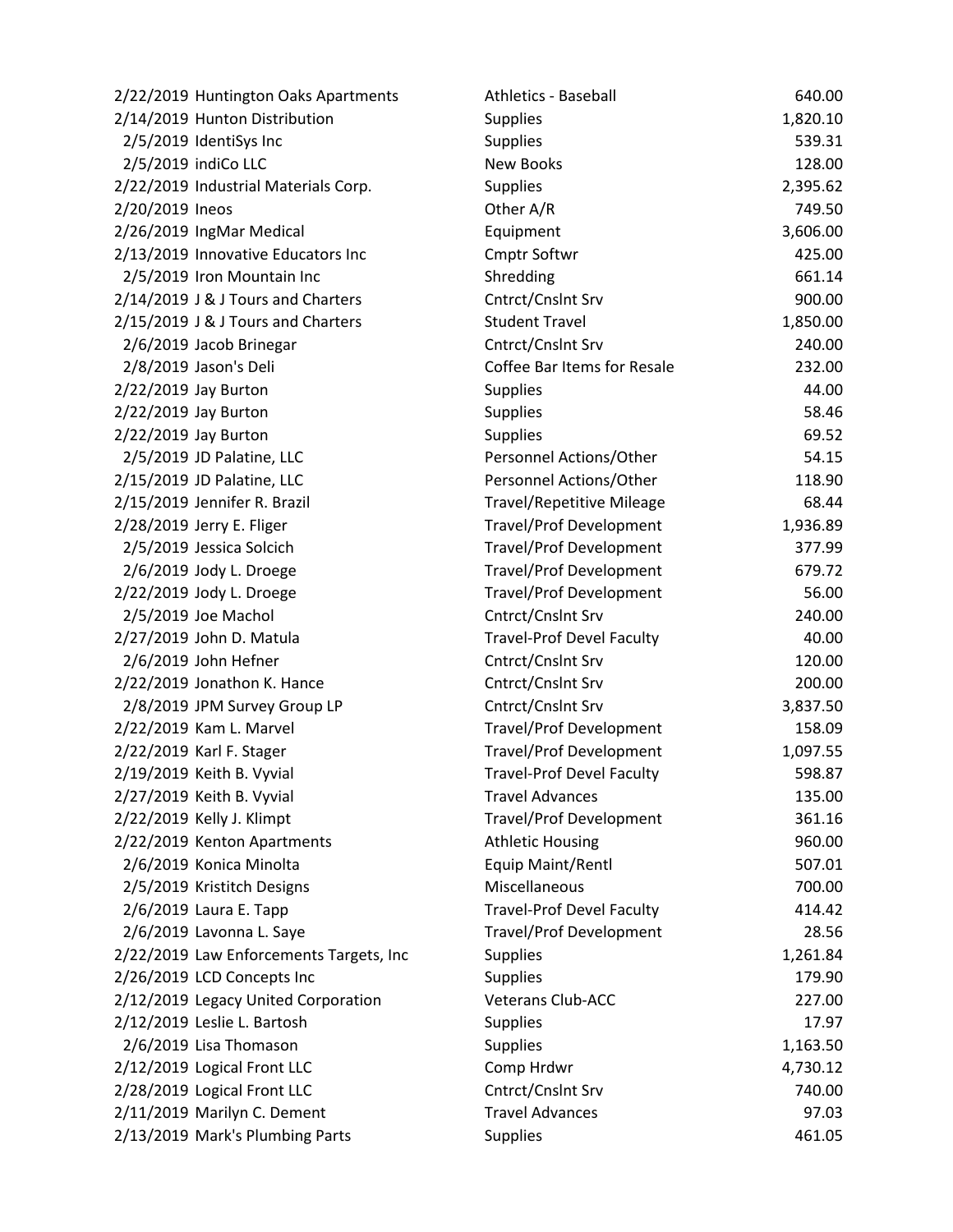| 2/5/2019 McKee Foods Corporation         | Miscellaneous                  | 69.21    |
|------------------------------------------|--------------------------------|----------|
| 2/22/2019 Meadow Park Apartments         | <b>Athletic Housing</b>        | 960.00   |
| 2/5/2019 Medic Pharmacy, LLC             | <b>Meal Scholarships</b>       | 1,406.26 |
| 2/8/2019 Medic Pharmacy, LLC             | <b>Supplies</b>                | 615.00   |
| 2/12/2019 Medic Pharmacy, LLC            | <b>Meal Scholarships</b>       | 1,406.26 |
| 2/19/2019 Medic Pharmacy, LLC            | <b>Meal Scholarships</b>       | 1,406.26 |
| 2/26/2019 Medic Pharmacy, LLC            | <b>Meal Scholarships</b>       | 1,406.26 |
| 2/5/2019 Micronet Technology, Inc        | <b>Supplies</b>                | 3,650.00 |
| 2/12/2019 Micronet Technology, Inc       | <b>Supplies</b>                | 953.00   |
| 2/12/2019 Monsido Inc                    | Cmptr Softwr                   | 3,780.00 |
| 2/13/2019 Moore Medical Corp             | <b>Supplies</b>                | 396.25   |
| 2/20/2019 Motorola Solutions Inc.        | <b>Supplies</b>                | 1,428.75 |
| 2/26/2019 Motorola Solutions Inc.        | Equipment                      | 3,304.50 |
| 2/13/2019 Mountain Measurement, Inc.     | <b>Supplies</b>                | 225.00   |
| 2/5/2019 MPS-Accounts Receivable         | <b>New Books</b>               | 4,569.00 |
| 2/27/2019 Mr. Dwight Rhodes              | Public Info                    | 166.00   |
| 2/6/2019 Mr. Kevin Moody                 | <b>Travel Advances</b>         | 1,699.56 |
| 2/8/2019 Mrs. Victoria A. Marvel         | <b>Travel Advances</b>         | 100.00   |
| 2/8/2019 Ms. Carol Pounds                | <b>Travel Advances</b>         | 100.00   |
| 2/6/2019 Ms. Carole L. Hallows           | <b>Travel Advances</b>         | 251.64   |
| 2/19/2019 Ms. Carole L. Hallows          | <b>Travel Advances</b>         | 6.26     |
| 2/22/2019 Ms. Sara N. Bouse              | Travel-TDCJ                    | 913.22   |
| 2/27/2019 Ms. Sara N. Bouse              | Supplies-TDCJ                  | 62.81    |
| 2/13/2019 National Association of Studen | Advert/Recruitng               | 385.00   |
| 2/26/2019 National CineMedia             | Advert/Recruitng               | 5,000.00 |
| 2/6/2019 Nebraska Book Company, Inc      | Freight                        | 55.00    |
| 2/22/2019 Newport Oaks Apartments        | <b>Athletic Housing</b>        | 160.00   |
| 2/1/2019 Nick Szoeke                     | Cntrct/Cnslnt Srv              | 1,425.00 |
| 2/28/2019 Nick Szoeke                    | Cntrct/Cnslnt Srv              | 1,425.00 |
| 2/8/2019 Office Depot Business Services  | Credit Payment                 | 9,254.23 |
| 2/12/2019 Office Depot Business Services | <b>Supplies</b>                | 3,234.29 |
| 2/27/2019 Office Depot Business Services | <b>Supplies</b>                | 1,284.80 |
| 2/6/2019 Ogburn's Truck Parts            | <b>Supplies</b>                | 2,818.23 |
| 2/26/2019 Olmsted-Kirk Company of Housto | <b>Supplies</b>                | 85.16    |
| 2/13/2019 One Stop Tents & Events        | A/R- ACC Foundation            | 654.50   |
| 2/5/2019 Online Learning Consortium, In  | <b>Supplies</b>                | 1,120.00 |
| 2/8/2019 O'Reilly Auto Parts             | <b>Supplies</b>                | 443.09   |
| 2/5/2019 Oxford University Press Inc     | <b>New Books</b>               | 659.97   |
| 2/5/2019 PartnerShip                     | Freight                        | 5,459.83 |
| 2/5/2019 Pasadena Sporting Goods         | Miscellaneous                  | 680.00   |
| 2/13/2019 Pasadena Sporting Goods        | <b>Supplies</b>                | 2,445.00 |
| 2/19/2019 Patrick M. Sanger              | <b>Travel/Prof Development</b> | 77.14    |
| 2/28/2019 PDQ.com Corporation            | <b>Cmptr Softwr</b>            | 1,800.00 |
| 2/26/2019 Pearland Chamber of Commerce   | <b>Supplies</b>                | 35.00    |
| 2/12/2019 Pearland ISD Education Foundat | <b>Community Outreach</b>      | 350.00   |
| 2/5/2019 Pearson Education, Inc.         | <b>New Books</b>               | 1,134.00 |
| 2/8/2019 Pegasus                         | <b>Supplies</b>                | 650.00   |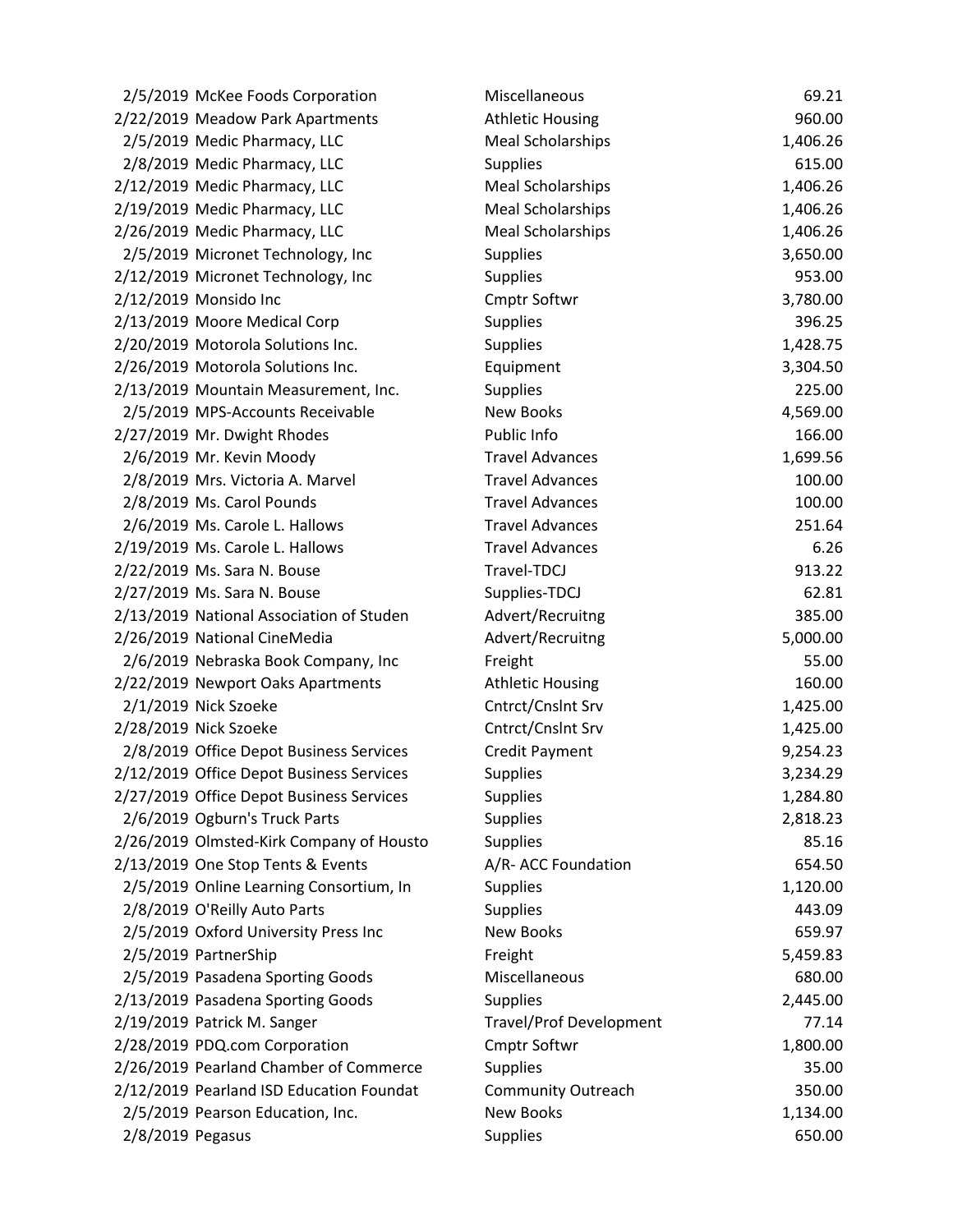|                      | 2/6/2019 Pens, Etc. Inc.                 | Miscellaneous                  | 791.46    |
|----------------------|------------------------------------------|--------------------------------|-----------|
|                      | 2/5/2019 Performance Foodservice         | Miscellaneous                  | 519.99    |
|                      | 2/8/2019 Pianos From Party Animals       | Equip Maint/Rentl              | 1,319.00  |
|                      | 2/15/2019 Pitney Bowes Inc.              | Postage                        | 598.28    |
|                      | 2/13/2019 Pollock Paper Distributors     | <b>Supplies</b>                | 4,652.63  |
|                      | 2/8/2019 PreCheck Inc.                   | <b>Supplies</b>                | 49.50     |
|                      | 2/19/2019 Precision Delta Corp           | <b>Supplies</b>                | 242.90    |
|                      | 2/22/2019 Precision Delta Corp           | <b>Supplies</b>                | 543.24    |
|                      | 2/5/2019 Precision Safe Sidewalks, Llc   | Cntrct/Cnslnt Srv              | 21,405.00 |
|                      | 2/6/2019 Premier Home + Hardware + Lumb  | <b>Supplies</b>                | 85.87     |
|                      | 2/8/2019 Premier Home + Hardware + Lumb  | <b>Supplies</b>                | 31.02     |
|                      | 2/22/2019 Premier Home + Hardware + Lumb | <b>Supplies</b>                | 235.77    |
|                      | 2/5/2019 PrismRBS LLC                    | Equip Maint/Rentl              | 1,444.33  |
|                      | 2/28/2019 Proenergy Partners Lp          | Gas                            | 6,537.20  |
|                      | 2/26/2019 Quickcaption Inc               | Cntrct/Cnslnt Srv              | 4,297.50  |
|                      | 2/6/2019 Reginald Ligons                 | Cntrct/Cnslnt Srv              | 240.00    |
|                      | 2/8/2019 Region XIV Umpires Association  | Cntrct/Cnslnt Srv              | 4,000.00  |
|                      | 2/14/2019 Reinaldo Smith                 | Cntrct/Cnslnt Srv              | 2,375.00  |
|                      | 2/12/2019 Respironics, Inc.              | <b>Supplies</b>                | 30.00     |
|                      | 2/8/2019 Richard Birk                    | Cntrct/Cnslnt Srv              | 225.00    |
|                      | 2/5/2019 Rittenhouse                     | <b>New Books</b>               | 711.00    |
|                      | 2/8/2019 Robert W. Adams, Jr.            | Cntrct/Cnslnt Srv              | 225.00    |
|                      | 2/26/2019 Ron Carter Autoland            | <b>Supplies</b>                | 427.65    |
|                      | 2/13/2019 RTS Publishing Co dba Ketterin | <b>Supplies</b>                | 4,130.00  |
|                      | 2/26/2019 Rydin Decal                    | <b>Supplies</b>                | 980.00    |
|                      | 2/12/2019 San Jacinto Community College  | Cntrct/Cnslnt Srv              | 350.00    |
|                      | 2/19/2019 Sarah M. Currie                | <b>Travel/Prof Development</b> | 259.84    |
|                      | 2/27/2019 Saul A. Olivares               | <b>Travel Advances</b>         | 125.00    |
|                      | 2/5/2019 Schroff Development Corp.       | New Books                      | 29.50     |
|                      | 2/28/2019 Sharmeal D. Archie             | <b>Travel/Prof Development</b> | 88.00     |
|                      | 2/20/2019 Show and Tell Products         | <b>Supplies</b>                | 170.00    |
|                      | 2/1/2019 Sosina Martirosyan Peterson     | <b>Supplies</b>                | 39.05     |
|                      | 2/12/2019 Southern Computer Warehouse In | <b>Supplies</b>                | 7,389.28  |
|                      | 2/15/2019 Southern Computer Warehouse In | <b>Supplies</b>                | 359.21    |
|                      | 2/20/2019 Southern Computer Warehouse In | <b>Supplies</b>                | 1,062.46  |
|                      | 2/5/2019 Southwest College Bookstore As  | <b>Association Fees</b>        | 125.00    |
| 2/13/2019 Sparkletts |                                          | <b>Credit Payment</b>          | 415.42    |
|                      | 2/26/2019 Stericycle, Inc.               | <b>Supplies</b>                | 806.56    |
|                      | 2/13/2019 Strouhal Tire Recapping Plant  | <b>Supplies</b>                | 40.00     |
|                      | 2/5/2019 Summer Publishing               | Freight                        | 365.40    |
|                      | 2/26/2019 Suretec Insurance Company      | Inst'l Insurance               | 50.00     |
|                      | 2/8/2019 Sweetwater Sound                | Equipment                      | 1,399.00  |
|                      | 2/12/2019 Sweetwater Sound               | <b>Supplies</b>                | 208.00    |
|                      | 2/22/2019 T & R Mechanical, Inc.         | Cntrct/Cnslnt Srv              | 356.37    |
|                      | 2/28/2019 T & R Mechanical, Inc.         | Cntrct/Cnslnt Srv              | 367.50    |
| 2/8/2019 TACTE       |                                          | <b>Travel/Prof Development</b> | 475.00    |
| 2/11/2019 TACVPO     |                                          | <b>Travel/Prof Development</b> | 300.00    |